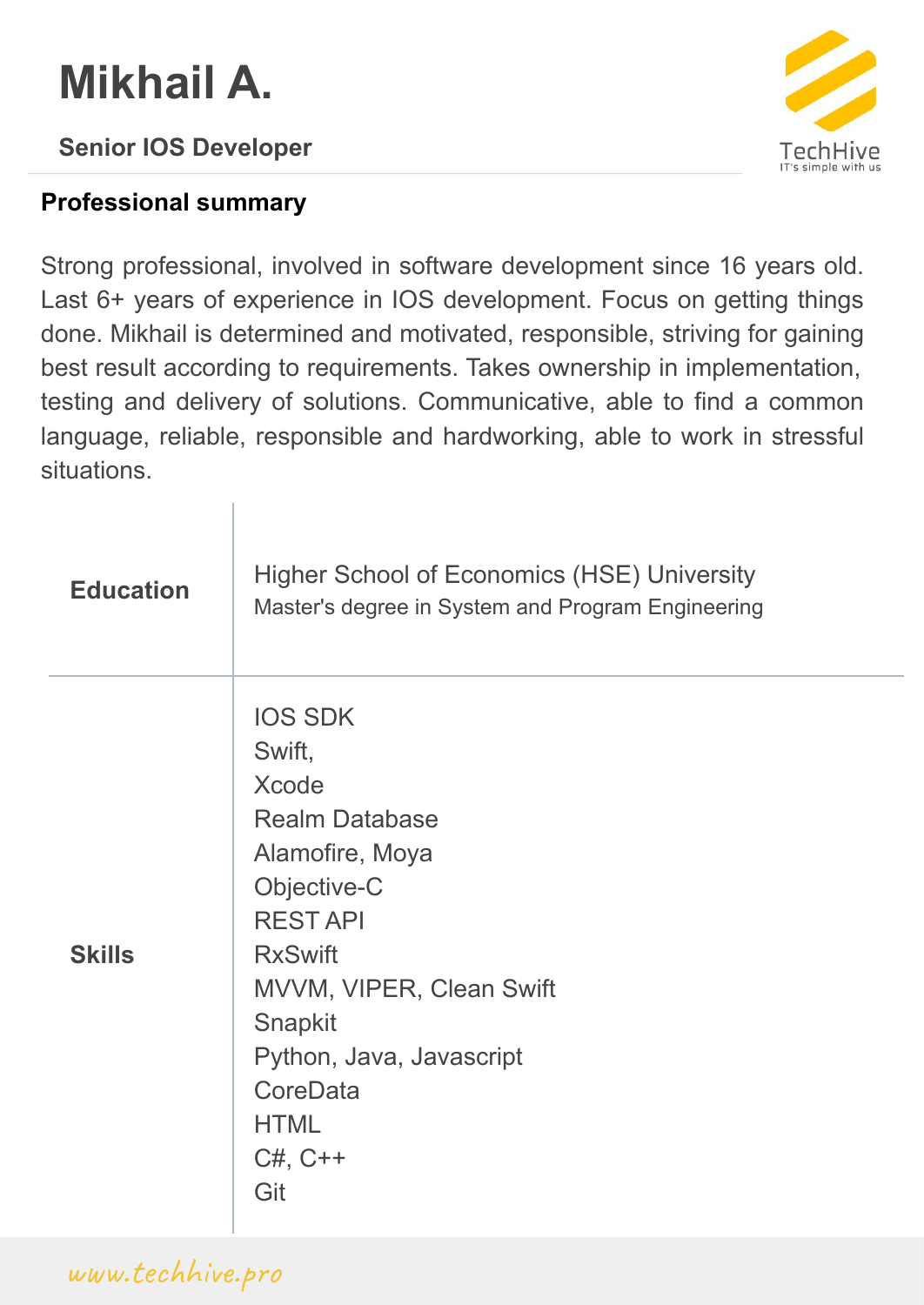| <b>OTKRITIE Bank</b>                                                                      |
|-------------------------------------------------------------------------------------------|
| Finance                                                                                   |
| Aug 2018 - now                                                                            |
| Senior IOS developer                                                                      |
| Swift, Objective-C, Xcode, Realm, MVVM, VIPER,<br>Clean Swift, Alamofire, Moya, core data |
| Otkritie bank                                                                             |
|                                                                                           |

### **Responsibilities**

- Optimization of work of individual parts of the application.
- Transfer of processing a large amount of data from RAM to the database.
- Adding functionality
- Application coverage by tests
- Performing code review and giving feedback to team members.
- Providing subject matter expertise to identify and translate business and system requirements into software architecture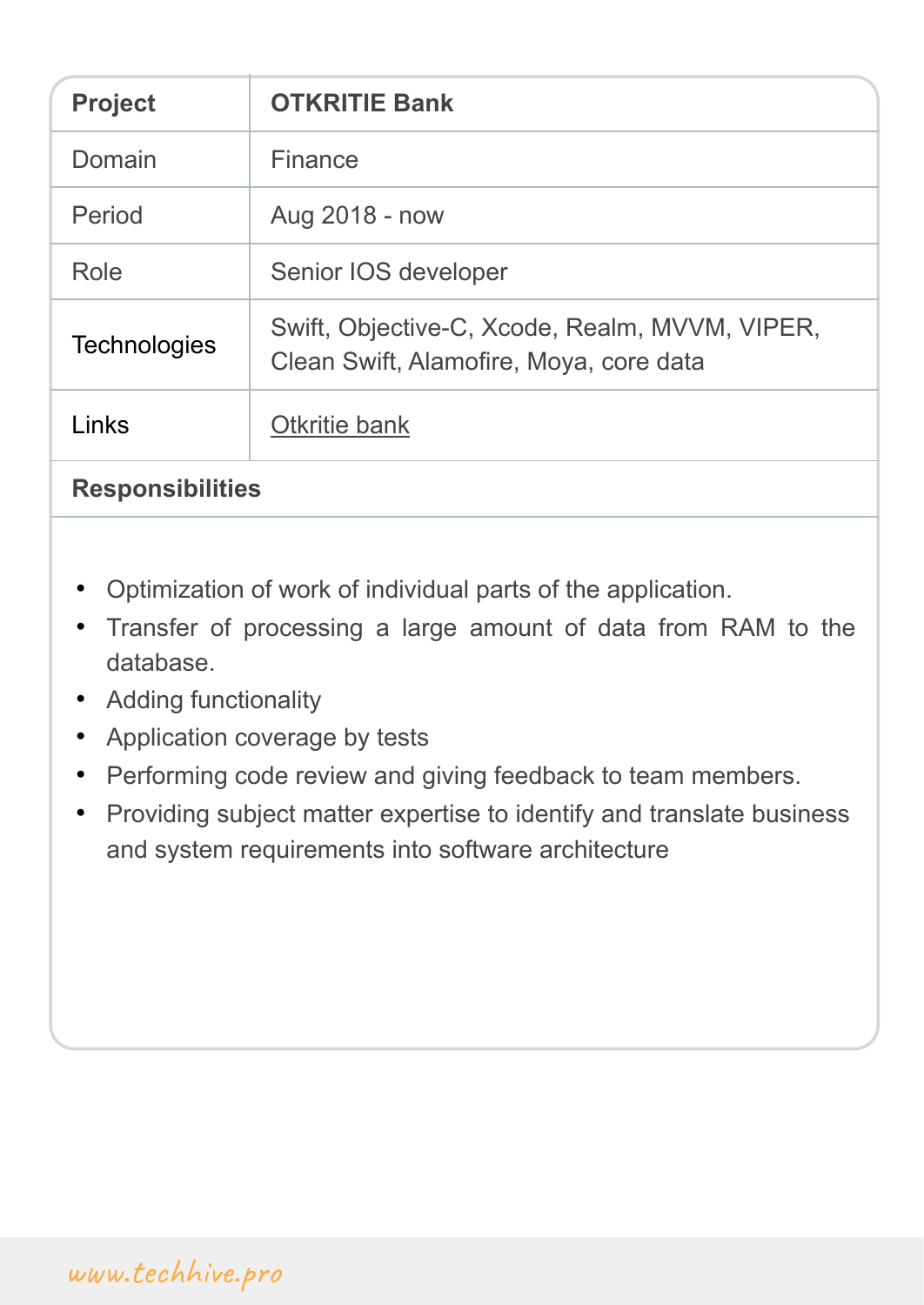| <b>Project</b>          | <b>Tochka Bank</b>                                                                        |
|-------------------------|-------------------------------------------------------------------------------------------|
| Domain                  | Finance                                                                                   |
| Period                  | Aug 2018 - now                                                                            |
| Role                    | Senior IOS developer                                                                      |
| <b>Technologies</b>     | Swift, Objective-C, Xcode, Realm, MVVM, VIPER,<br>Clean Swift, Alamofire, Moya, core data |
| Links                   | Tochka bank                                                                               |
| <b>Responsibilities</b> |                                                                                           |

- iOS application development
- Optimization of work of individual parts of the application.
- Transfer of processing a large amount of data to the database.
- Adding functionality
- Team discussions
- Application coverage by tests
- Performing code review and giving feedback to team members.
- Providing subject matter expertise to identify and translate business and system requirements into software architecture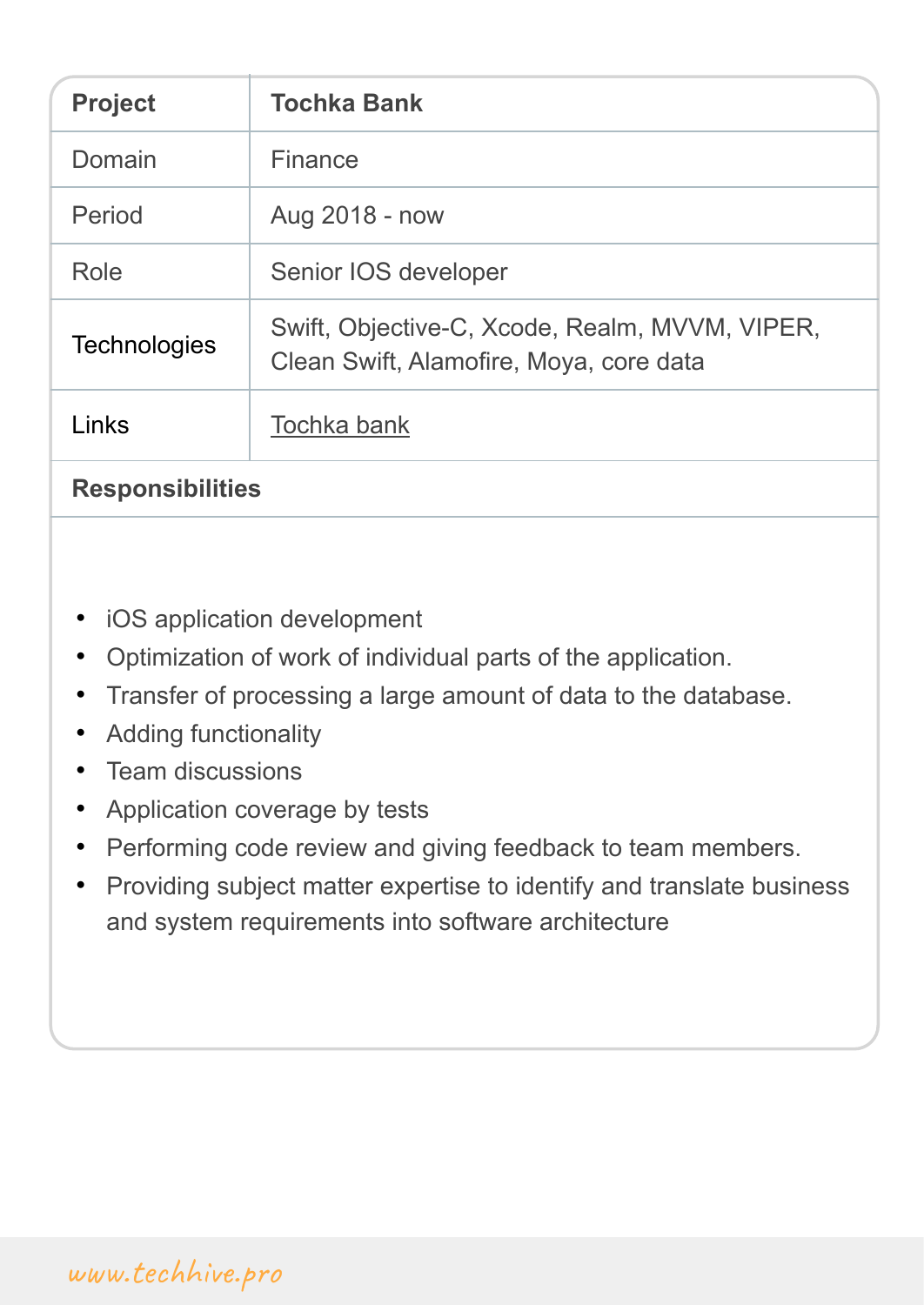| <b>Project</b>      | <b>DHL</b>                                               |
|---------------------|----------------------------------------------------------|
| Domain              | <b>Logistic Solutions</b>                                |
| Period              | Aug 2018 – Sep 2020                                      |
| Role                | Senior IOS developer                                     |
| <b>Technologies</b> | Swift, Objective-C, Alamofire, Moya, Realm, core<br>data |
| Links               | DHL-express                                              |

### **Responsibilities**

- Performing code review and giving feedback to team members.
- Providing strong subject matter expertise to identify and translate business and system requirements into software architecture
- Discussing the requirements with the client
- Implementation of push notification via APNS and FCM.
- Implementation of chat functionality using X MPPFramework.
- Design screens using MVVM pattern with Data Binding for the application.
- Implementation of caching data with DB with CoreData and RXCoreData.
- Designing application architecture.
- Revamping the app UI in discussion with the UI/design team.
- Producing technical roadmap for refactoring the app from the inside out to be more modular, maintainable and testable.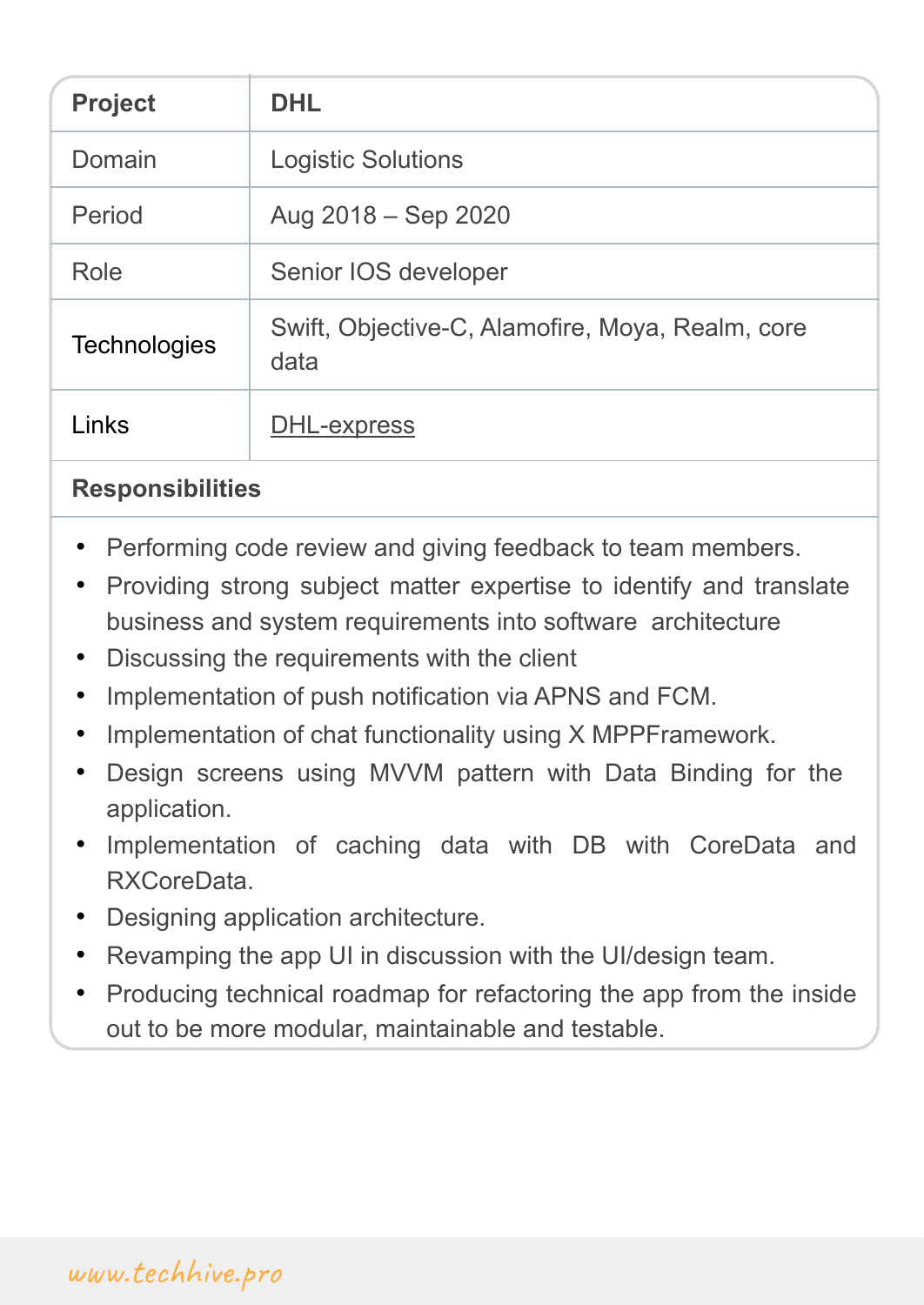| <b>Project</b>          | <b>Urent, Jet sharing</b>                                                     |
|-------------------------|-------------------------------------------------------------------------------|
| Domain                  | Sharing (bikes, electric scooters)                                            |
| Period                  | May 2017 – Aug 2019                                                           |
| Role                    | <b>IOS</b> developer                                                          |
| <b>Technologies</b>     | Swift, Objective-C, Xcode, Realm Database, MVVM,<br><b>VIPER, Clean Swift</b> |
| Links                   | Urent<br><b>Jet sharing</b>                                                   |
| <b>Responsibilities</b> |                                                                               |

- 
- iOS application development • New functionality implementation
- Performing code review and giving feedback to team members.
- Providing subject matter expertise to identify and translate business and system requirements into software architecture
- Discussing and analyzing the requirements
- Implementation of functionality
- Bugfixing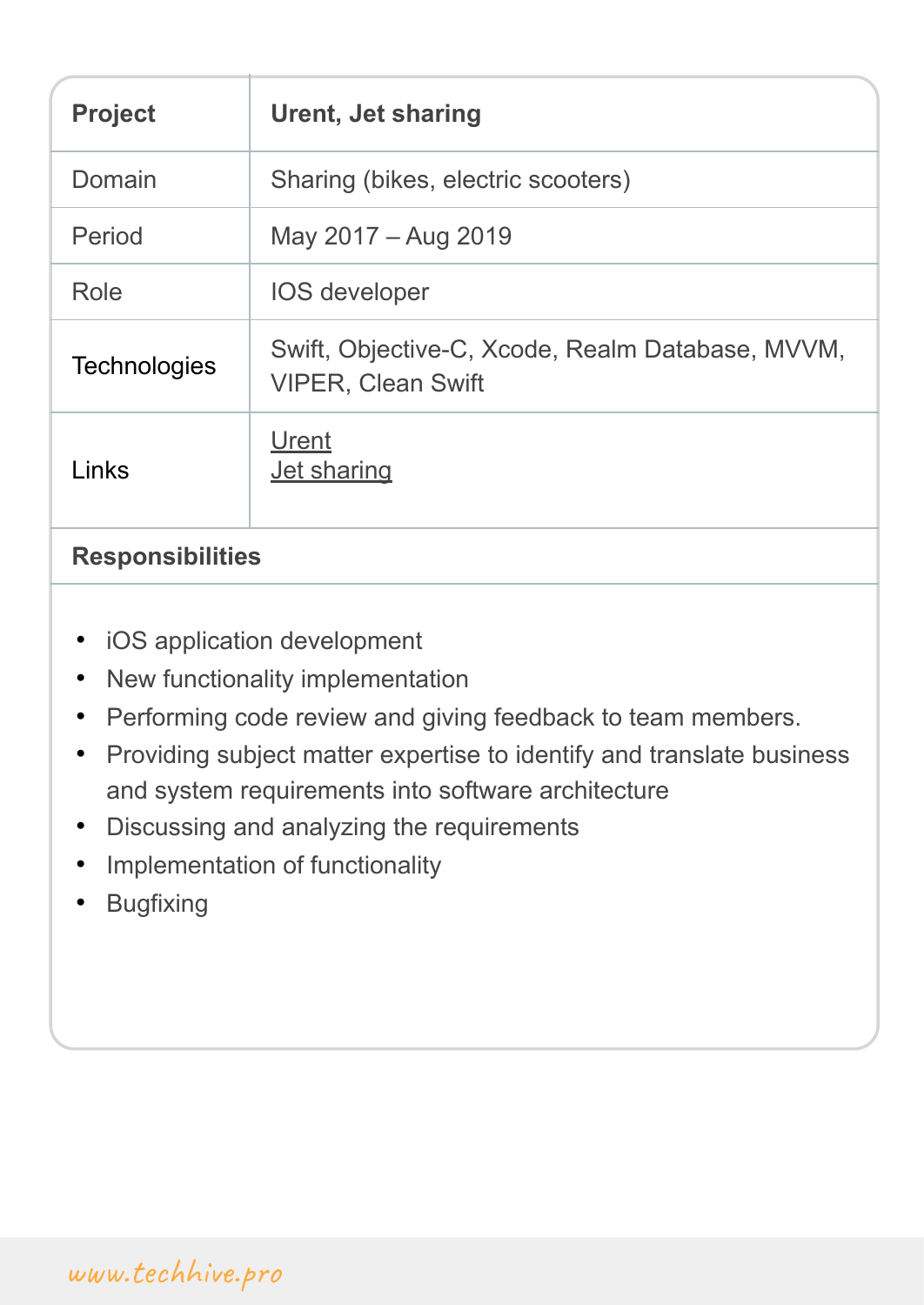| <b>Projects</b>         | <b>Taxcom</b>                                            |
|-------------------------|----------------------------------------------------------|
| Domain                  | <b>Account online-services</b>                           |
| Period                  | Dec 2017 – Aug 2018                                      |
| Role                    | Senior IOS developer                                     |
| <b>Technologies</b>     | Swift, Objective-C, Alamofire, Moya, Realm, core<br>data |
| Links                   | <b>Taxcom</b>                                            |
| <b>Responsibilities</b> |                                                          |

- Working with different company products
- Management of several internal projects
- Application interface developing with UI/UX designers.
- Integration with Apple frameworks
- Applied clean code/architecture best practices on work.
- Covered code with Unit Tests
- Collaborated with backend and Android engineers to develop REST API contracts
- Reviewed code of engineers.